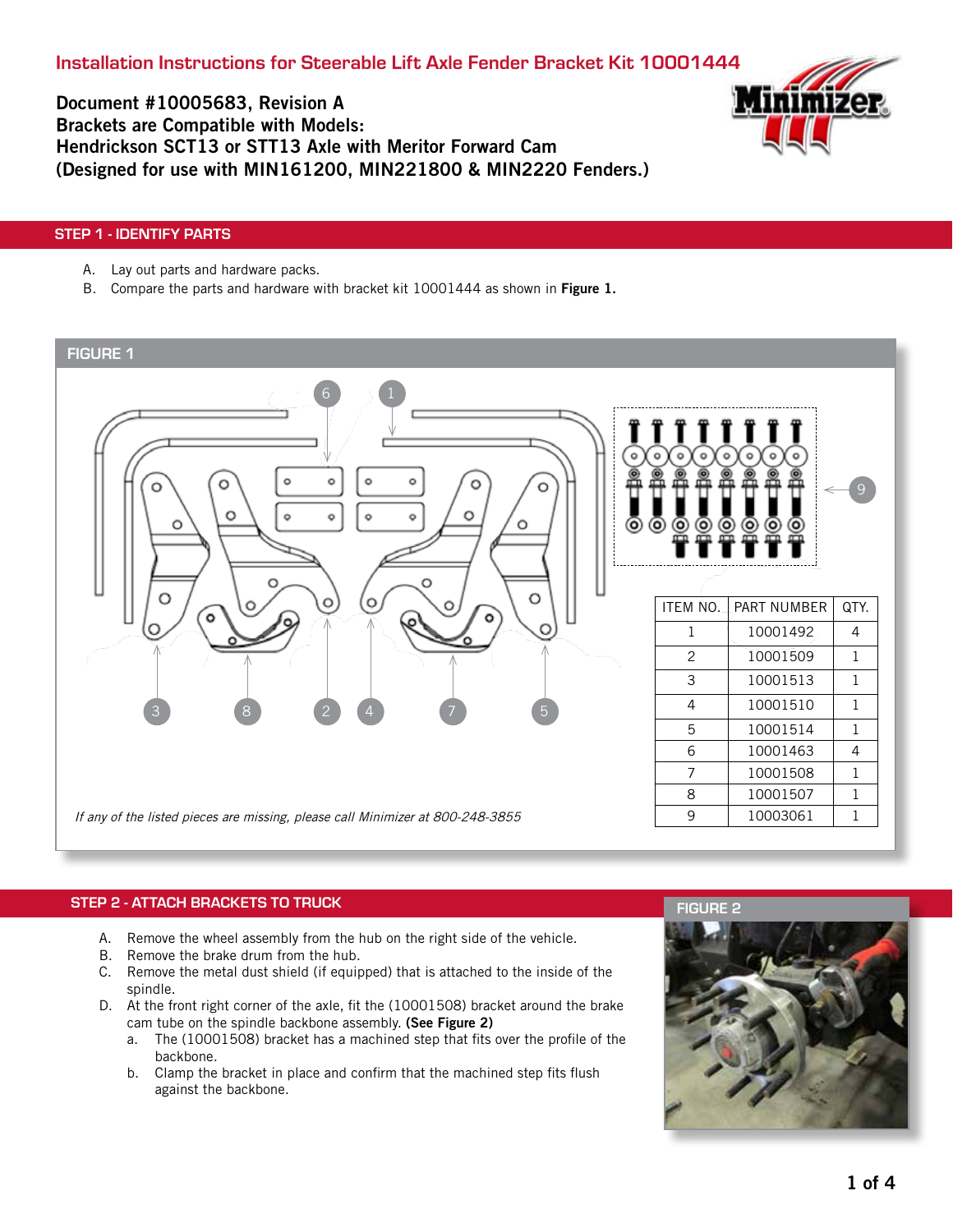- c. For proper fitment, it may be necessary to slightly grind down the edge of the weld bead around the brake cam tube and backbone on the inboard side of the backbone. (See Figure 3)
- E. With the (10001508) bracket clamped in position, tack weld the bracket to the backbone in two places.
	- a. Paint should be ground off in the welded locations also.
- F. Install the brake drum on the wheel hub and confirm that there is no interference between the drum, brake shoe and the (10001508) fender bracket.
- G. Remove the brake shoe mechanism (See Figures 4 and 5)
	- a. First, remove the out and inner retainer springs from the brake shoe.
	- b. Support the lower brake shoe assembly and remove the return spring.
	- c. Set the parts aside and remove the upper brake shoe. (See Figure 6)







- H. Remove the brake anchor pin bolts and discard. (See Figure 7)
- I. Three 1/4" fillet welds at 3/4" long each are required to attach the (10001508) bracket to the backbone on the outboard side. (See Figure 8)
	- a. Weld with an E7018 electrode or E70XX flux core wire.
	- b. Grind off any paint in the weld areas.
	- c. The camshaft washer may be rotated for ease of welding. Return to original position when finished welding.
- J. Attach the (10001510) fender bracket to the (10001508) bracket. (See Figure 9)
	- a. Use three 1/2"-13 x 1" flange bolts provided in the kit.
	- b. Recommended torque is 80 ft.-lbs.
- K. Replace the anchor pin bolts with longer bolts. (See Figure 10)
	- a. Use 5/8"-11 x 5-1/2" SAE Grade 8 bolts. (Not Included)

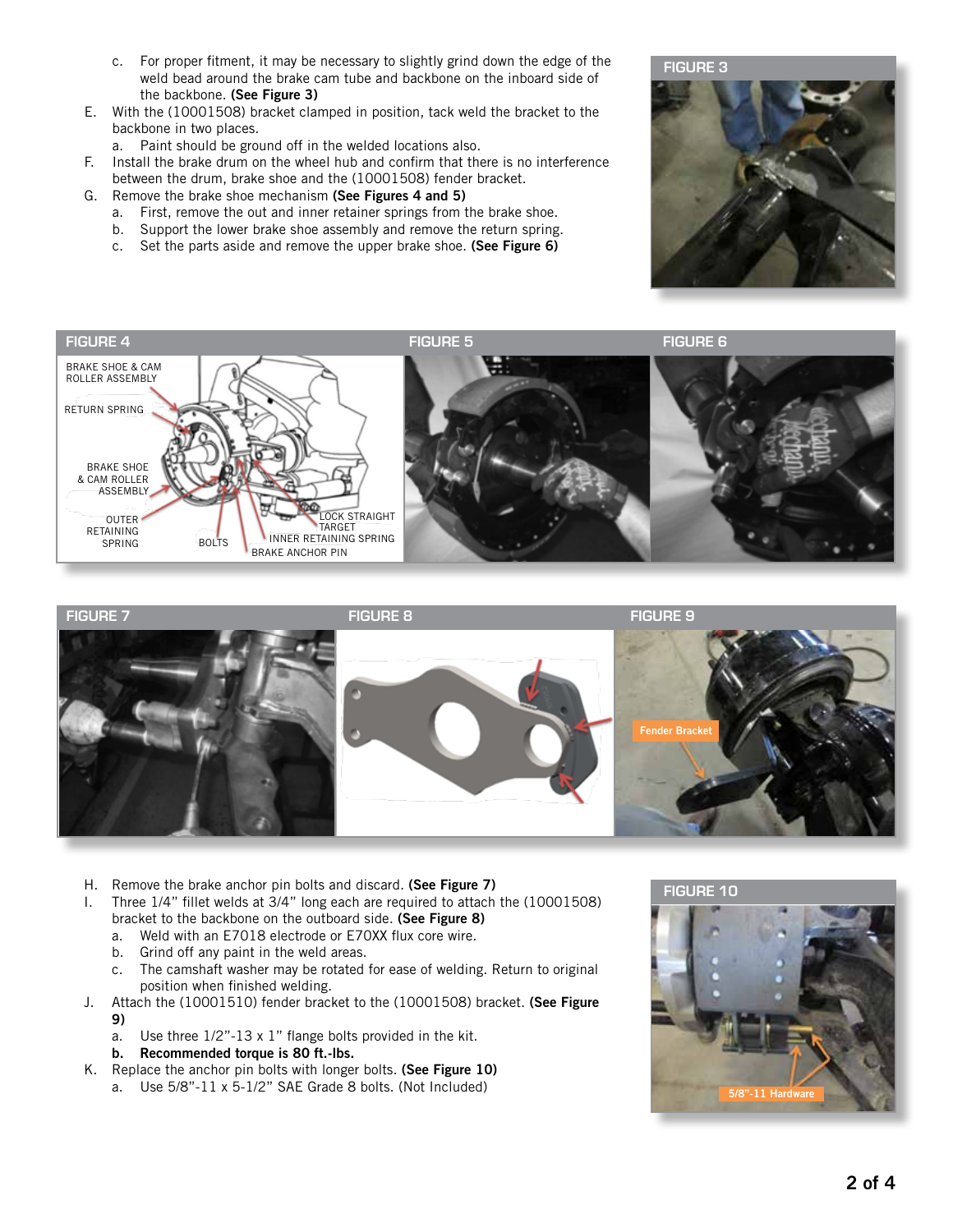- L. Install the (10001514) fender bracket over the new 5/8" anchor bolts. (See Figure 11)
	- a. Apply new 5/8" locknuts to the new anchor bolts installed in step 2K.
	- b. Recommended torque is 220 ft.-lbs.
- M. Re-install the brake shoes, brake drum and wheel assembly. Make sure to torque all wheel lugs and hardware according to the axle manufacturer's specifications.

## NOTE:

• Repeat step 2 on the left-side using fender brackets (10001507), (10001509) and (10001513).

### STEP 3 - POSITION BRACKETS AND FENDERS

- A. Place the Minimizer fender over the tire using shims for clearance. (See Figure 12)
	- a. For MIN161200 fenders, place a 3/4" block on top of the tire to establish a clearance between the tire and fender. (See Figure 13)
		- i. For MIN221800 fenders, use a 1-1/2" block to establish clearance.
- B. Measure the distance from the floor to the bottom edge of the fender on both ends and adjust the position of the fender until both distances are equal.
	- a. The aluminum arms may need to be adjusted inward or outward, so they make even contact with the fender.



- C. Clamp the (10001492) aluminum arms to the fender brackets per the steps listed below:
	- a. For MIN161200 fenders, align the (10001492) aluminum arms to the outside face of the fender and to the inside face of the fender brackets. (See Figure 14)
		- i. For the MIN221800 or MIN2220 fenders, align the aluminum arms to the inside face of the fender and to the outside face of the fender bracket.
	- b. The inside end of the arm should point directly toward the center of the spindle.
	- c. Clamp the aluminum arm to the surface of the steel fender bracket with a vice grip clamp.
	- d. The aluminum arms may be longer than needed.
		- i. If necessary, trim any excess material from the aluminum arms that extends past the bend in the mounting plate. (See Figure 15)
- D. Use the holes in the steel bracket attached to the axle as a template to locate and mark the mounting holes in the aluminum arms. (See Figure 16)
- E. Drill two 9/16" holes in each aluminum arm in the locations that were marked in the previous step.